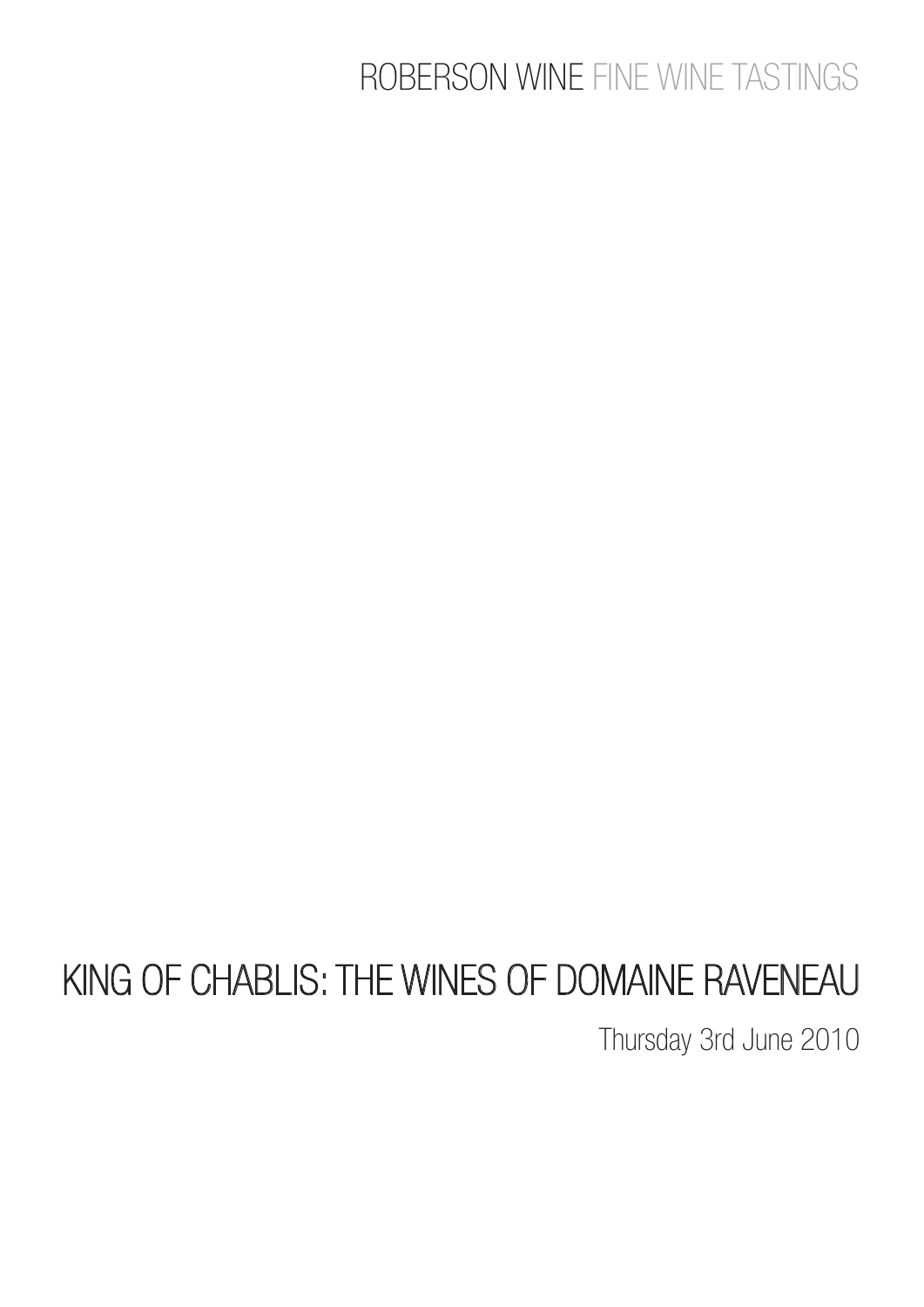### THE REGION

#### **Chablis**

There is little doubt that Chablis is one of the most instantly recognisable names in the wine world - a place that has rightfully developed a reputation over many years, for the excellent quality of its steely dry white wines. To some it comes as a surprise to learn that Chablis is the northern-most major outpost of the Burgundy wine region; to many it is interesting to hear that real 'classic' Chablis is made using oak barrels; and thankfully to an ever dwindling minority it is a shock to discover that Chablis is indeed made from 100% Chardonnay.

 Although Chablis is a wine region, it has also come to be thought of in stylistic terms. This became a legal issue when the French set about preventing New World producers from using Chablis as a term to denote dry white wine, as they did with Champagne (for any old sparkling), Burgundy and Hermitage (for various reds). The fact that consumers everywhere have come to associate Chablis with bone dry, mineral driven white wines is because these are vins de terroir and that terroir is some of the most spectacular and unique in the world of wine.

For believers in the notion of terroir, Chablis is an often cited example of how the climate, situation and soil type can have a profound influence on the final taste of the wine. For those that doubt the influence of terroir, a quick blind tasting of the world's Chardonnays should reveal Chablis' inimitable character pretty quickly - stoney, smokey minerality that is reminiscent of cold winter mornings and mountainside streams.

 So what makes Chablis so distinct from other Chardonnays? Well, in geological terms the region sits on what is known as the 'Kimmeridgian Chain'. The soil is a crumbly limestone marl that is chock full of fossils and minerals, named after the village of Kimmeridge in Dorset and seen in numerous other viticultural areas across Champagne and the Loire Valley. The sites on Kimmeridgian limestone are traditionally thought of as Chablis best, while the lesser sites (much of which is 'Chablis' or 'Petit Chablis') are on a different limestone - Portlandian. Chardonnay responds very well to these soils, but there is more to the terroir than just the dirt. The topography may be very hilly, but not all of these slopes are south facing. The best Premier Cru and seven Grand Cru sites tend to be a combination of Kimmeridgian soil and southern facing aspect, but there is a great deal of internal wrangling between those that feel the soil type is all important and those that prioritise aspect and micro-climate. As the INAO have extended and adjusted the appellations over the years (to much controversy in some cases) it has stressed the importance of vineyard position over soil composition and some of the newer Premier Cru sites are on Portlandian soils.

Climate is another key issue for *les Chablisiennes*, as the region is almost on the limit of what is feasible for growing vines. It gets very cold in this part of Burgundy and frost is a real issue in colder winters, especially in the 'frost pocket' on the lower slopes next to the river and many of the higher lying sites that make up the Chablis and Petit Chablis appellations. Wine makers will use a number of tricks to fend off the frosts, but the chilly temperatures are undoubtedly an essential part of Chablis' personality. The freshness and nervosity that is a hallmark of these wines is often eroded in warmer vintages.